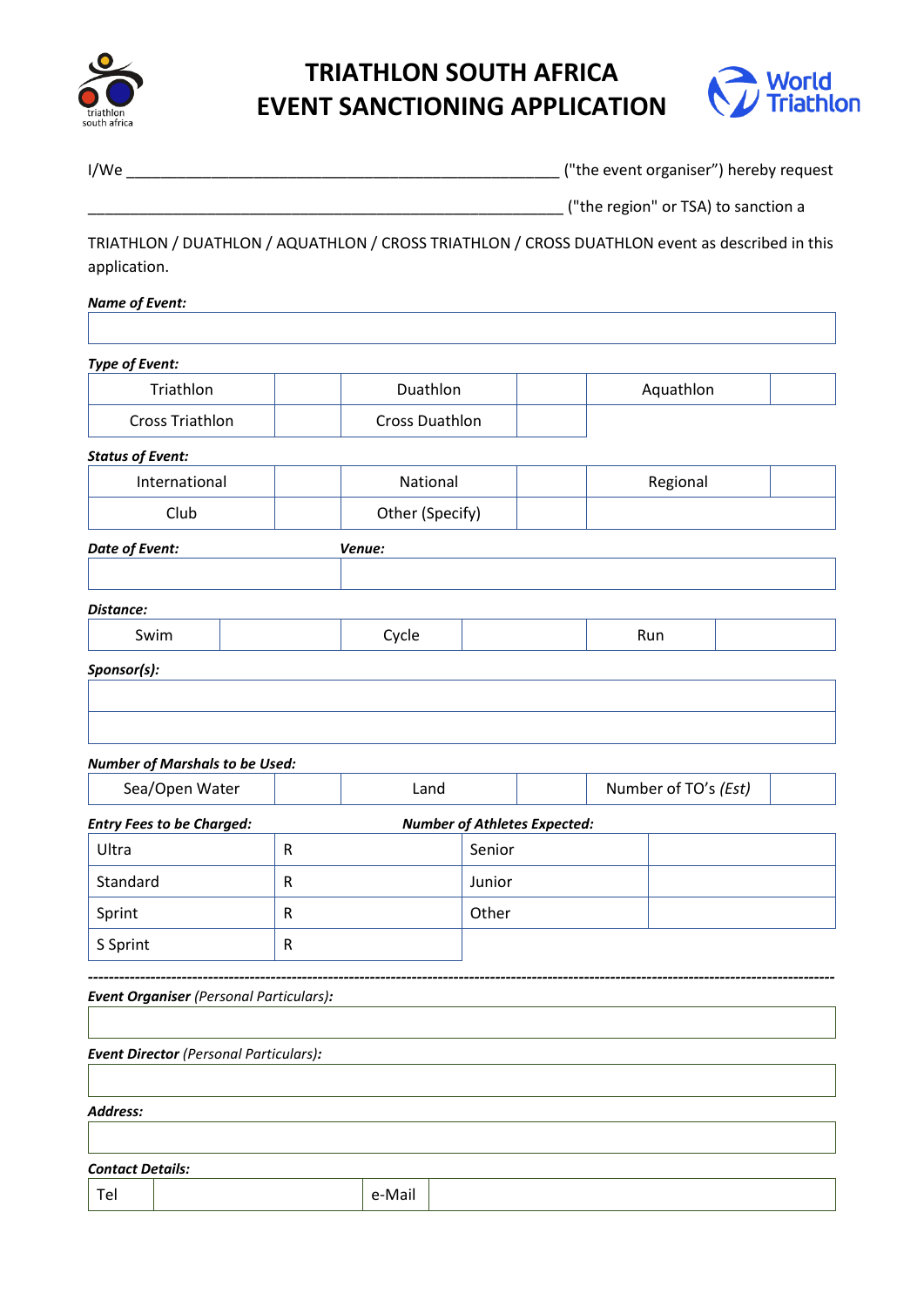**Triathlon South Africa (TSA)** is the sole governing body for the hosting of these and other multi- sport events. Failure to comply with TSA sanctioning requirements can necessitate TSA (and/or the region) to inform the statutory authorities of the failure to comply, which could result in the cancellation of the event. The event organiser agrees to comply with the conditions and/or requirements of sanctioning before, during and after the event as specified below:

# **1. Provisional Sanctioning:**

Submission of this application to have an event sanctioned is not approval nor does it constitute sanctioning. Once the application has been favourably considered, the Region/TSA will issue a written communication to the event organiser confirming provisional sanctioning.

The following must be submitted to TSA together with this application for provisional sanctioning:

- Route maps (show direction of movement for swim, bike and run).
- Transition layout map (show flow of competitors).
- Program of the day (times of race briefings, Technical Official meetings, marshals' briefings, race waves, award ceremonies, prize giving).
- Medical plan (including life savers, ambulance, medics, and evacuation route
- Final sanctioning shall take place upon compliance (and approval) of the requirements listed in paragraph 13 below.

# **2. Provisional Sanctioning Approved:**

Upon receipt by TSA of this Application, Level 1 events will be referred by TSA to the relevant Region for attention. All other events will be attended to by TSA. The Region/TSA shall appoint a Technical Delegate. The detail of the appointed Technical Delegate will be confirmed with the Event Organiser. The role of the Technical Delegate is to work with the EO in delivering a safe and fair event with the Event Organiser Manual and Race Rules as basis. The event organiser must adhere to all rulings and instructions of the Technical Delegate.

# **3. Race Rules:**

- 3.1 The Technical Delegate must inspect the course layout before approval is obtained from the traffic authorities etc. The Technical Delegate will discuss any problems, which the event organiser might have in interpreting the rules or complying with specific sections of the rules. Dispensation may be granted in certain instances on the basis that the deviation or variance is notified to athletes on the entry form, with prior approval of the province/TSA.
- 3.2 In the event of a cross tri/du event, the traditional race rules and technical requirements will be suitably amended. The Technical Delegate will advise the event organiser accordingly.
- 3.3 The region/TSA will appoint a Head Referee for the event who will on race day rule on all matters pertaining to the race in accordance with the competition rules.
- 3.4 The event organiser may not fulfil the roles of Technical Delegate or Technical Official.
- 3.5 The race rules pertaining to a draft legal/non draft event must be clearly stated on the event information sheet and entry form.
- 3.6 At the request of the region/TSA (or SAIDFS), the event organiser must provide the requested facilities and related hospitality, to conduct drug testing.



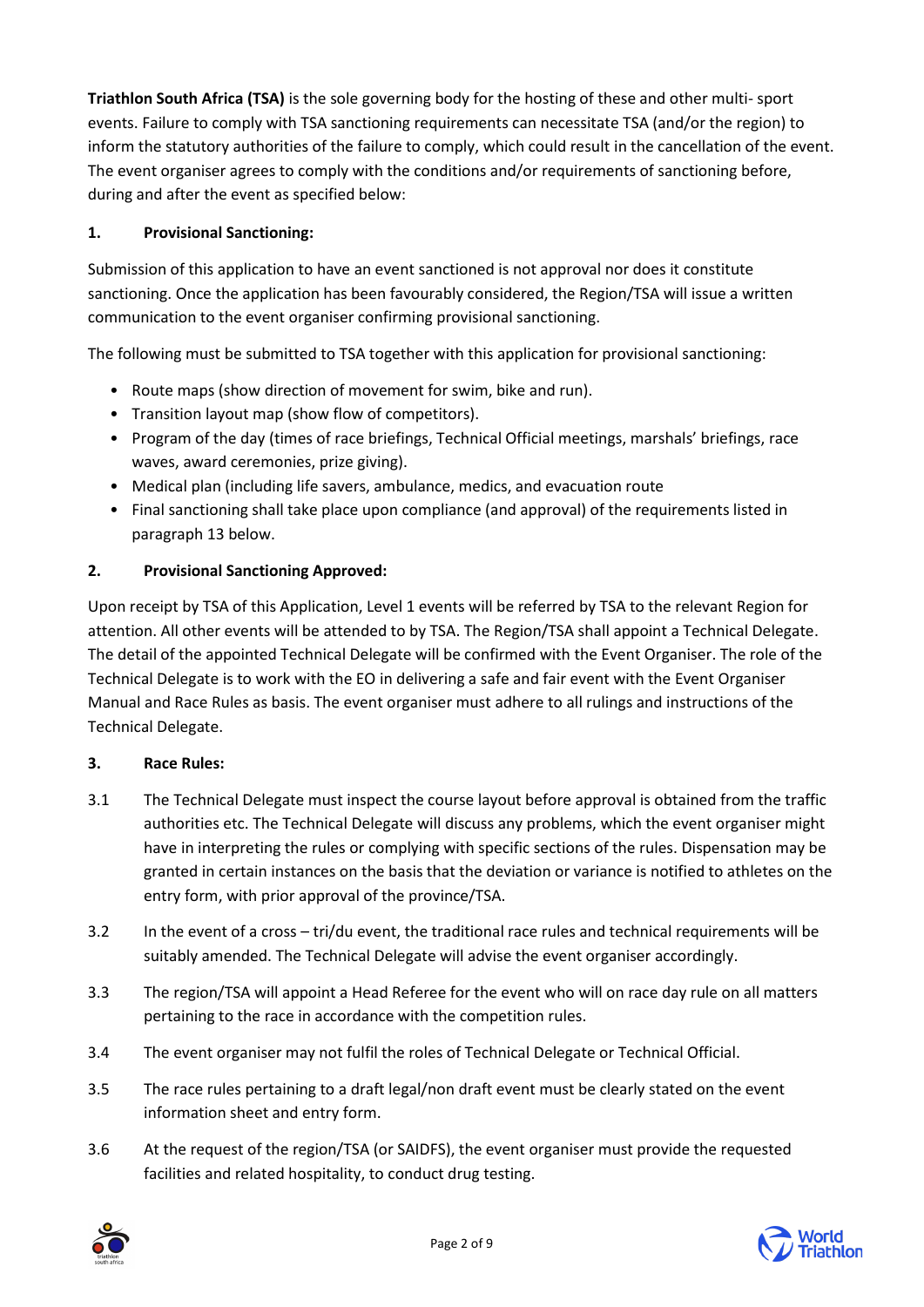# **4. Entry Form/Flyer/Electronic Advertising:**

- 4.1 The entry form must include the logo of the region and TSA. It must clearly state that the race is sanctioned by TSA/Region and run under the TSA Race Rules.
- 4.2 The entry form must be submitted to Technical Delegate appointed by TSA/Region prior to printing/distribution (including electronic distribution), to ensure sanctioning compliance.
- 4.3 A realistic description of the course, a map of the course showing each discipline must be prepared.
- 4.4 Distances of each segment must be indicated.
- 4.5 Location of the registration centre, transition and bike check-in etc. must be included.
- 4.6 The entry form must include the date by which pre entries are to be submitted and closing date for late entries.
- 4.7 Fees should indicate:
	- Pre entries
	- Late entries (if applicable)
	- Cost of temporary (day) licence for restricted TSA membership
- 4.8 Age groups and minimum age are to be specified.
- 4.9 An appropriate indemnity clause.
- 4.10 Place for each competitor to sign.
- 4.11 If and when applicable, a place for the athlete to indicate availability for provincial or national/representative team selection.
- 4.12 Clear mention if the race is AWAD athlete friendly or not.
- 4.13 Space for the athlete to fill in his/her TSA registration number.

#### **5. Categories of Competition:**

- 5.1 Depending on the nature of the event, athletes are classified as:
	- Elite (Elite, U23 Elite Elite licence)
	- Age-grouper
	- Junior
	- Paratriathlon
- 5.2 Age-group categories are as per the TSA Competition Rules unless otherwise approved by the Technical Delegate. Refer to Annexure A for minimum age per distance

#### **6. Event Disciplines:**

6.1 SWIM SECTION:

Trained lifeguards using approved rescue craft at a ratio of 1:30 with a minimum of three must be provided.

• A motorised boat with a propeller guard must be available for Race Officials. Such boat may not be shared by medical staff or television production crew.

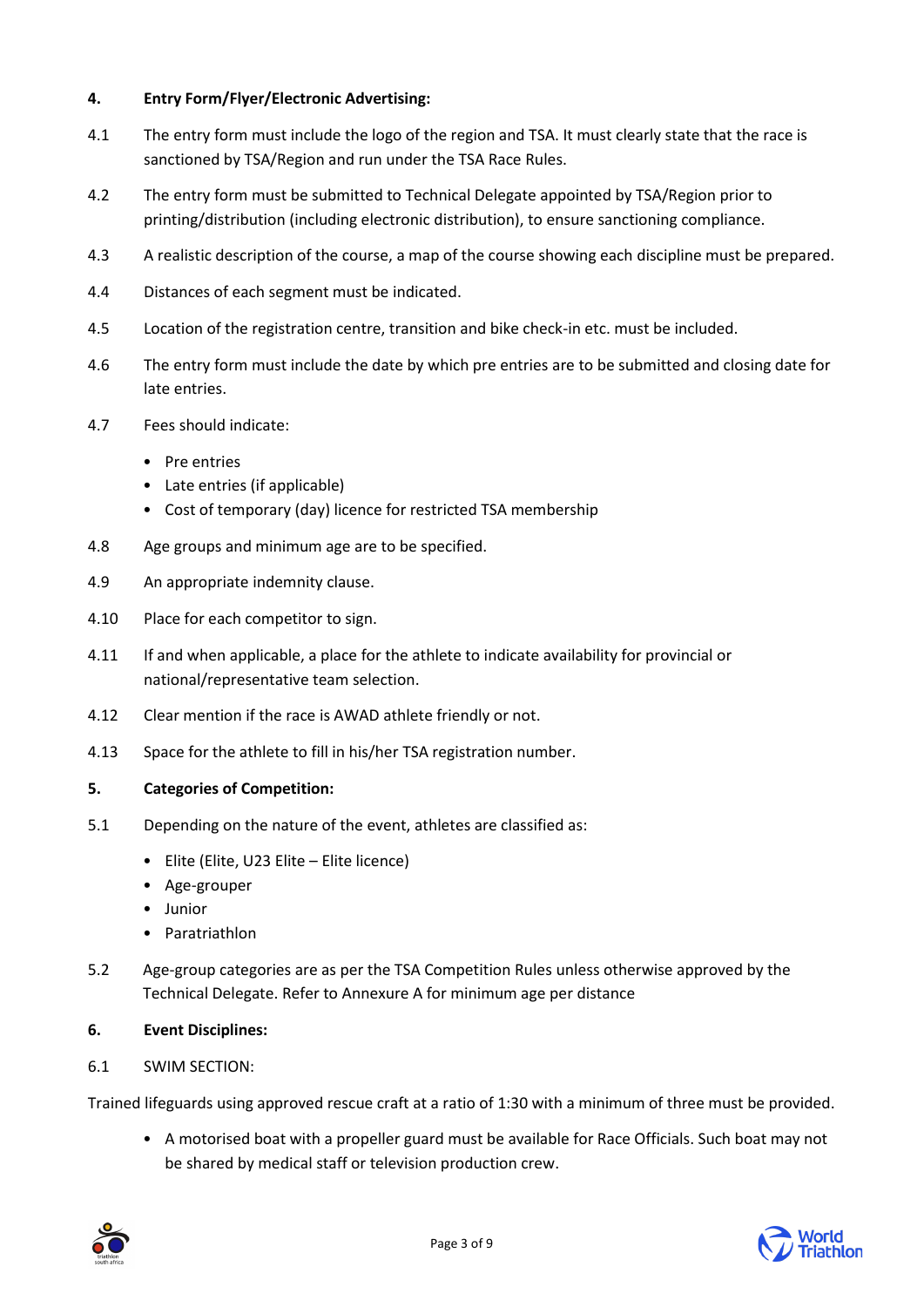- A lead craft can accompany the leading swimmers at a distance of 50m. The majority of the lifeguards should maintain close liaison with slower swimmers. This should be by paddle ski or canoe in preference to any motor-driven craft.
- Buoys, which form part of the swim course, must be properly anchored and easily identifiable.
- Buoys marking turning points must have a method of guidance to ensure that athletes swim the complete course around each marker.
- During the swim segment all athletes must wear brightly coloured swim caps.

# 6.2 CYCLE SECTION:

- At the discretion of the Technical Delegate, there shall be a minimum of 2 motorcycles and drivers for officials (up to the standard distance) and 4 for a long-distance event.
- Road marshals are required to be at every intersection and to assist traffic officials.
- A lead motorcycle shall guide the leading cyclist and should maintain a minimum distance of 50m ahead.
- A distance tolerance is allowed on bike course, 5% on Middle and long distance and 10% on standard distance and less).

# 6.3 RUN SECTION:

- Athletes should be running on footpaths, pavement, or open road, suitable for the event.
- Marshals are required at all intersections and turning points.
- At the discretion of the Technical Delegate, a lead mountain bike shall guide the leading male and leading female athlete maintaining a minimum distance of 50m ahead.

#### 6.4 TRANSITION

- The layout must be in a format that it will be fair to every athlete irrelevant where he/she racked their bike in transition. The distance that each athlete pushes his/her bike in transition should be the same.
- To achieve abovementioned swim/bike in should be in same place and bike/run out should be in same place.

# **7. Marshals:**

- The event organiser shall appoint a chief marshal for each section of the race including the transition area.
- The event organiser must ensure adequate medical or paramedical aid staff to be mobile and available from at least 30 min prior to the start of the event, during the event and for at least 30 min after the last athlete has finished the race.

#### **8. Aid Station:**

- 8.1 Location:
	- Transition area
	- Bike every 40km
	- Run every 2.5km
	- Finish
- 8.2 Aid stations must have an adequate supply of clean fresh water while that segment of the race is open. Energy drinks can be supplied at the finish. Provision should be made for sealed water when Anti-Doping take place



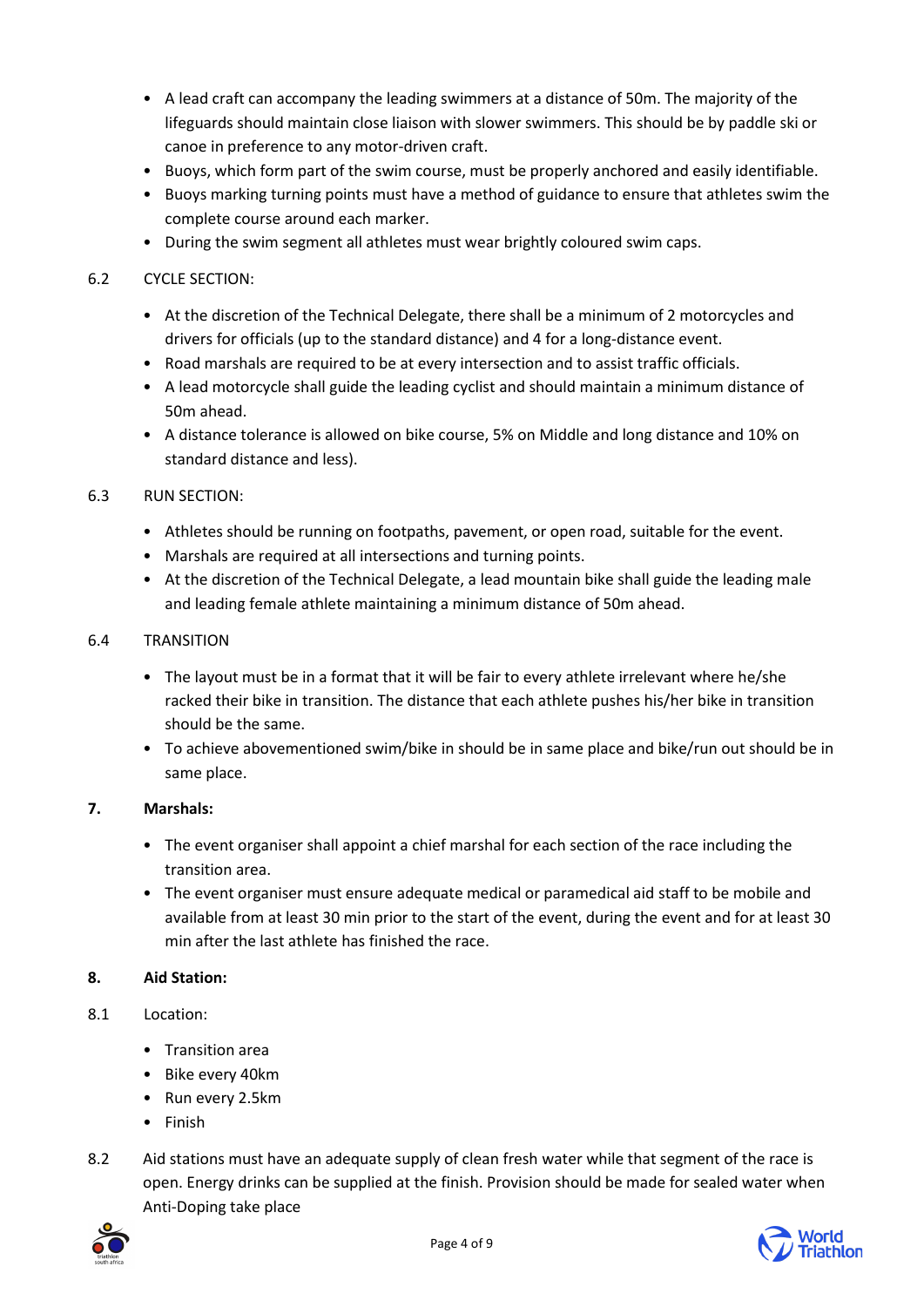# **9. Identification and Numbering:**

Race numbers of competitors must correspond with the entry list. Competitors should be marked on both arms and legs. Race numbers must correspond with bike and kit numbers.

# **10. General:**

- 10.1 TSA has Public Liability Insurance Cover to the sum of R25 000 000, which, subject to sanctioning, permit the event organiser the cover thereof.
- 10.2 All structures related to hosting the event as well as pre- and post-event activities, including temporary structures such as spectator stands, pedestrian crossings, gantries, podium, tents, gazebos etc. are at the request of the Technical Delegate subject to a Certificate of Approval (issued by a suitably qualified engineer or such other authority, duly recognised/approved by TSA) to be provided by the event organiser.
- 10.3 The event organiser will comply with all requirements (including all additional requirements) of the TSA Insurer for purposes of the TSA Public Liability Insurance Cover.
- 10.4 In the event of non-compliance by the event organiser or exclusion of a particular risk/liability by the TSA Insurer, the event organiser will arrange at its cost's appropriate insurance cover, failing which TSA may withdraw sanctioning of the event.
- 10.5 Depending on the venue, distance to travel, the duration of the event, the need for accommodation and other logistical arrangements, upon the determination of the Technical Delegate, the event organiser shall also be liable for such reasonable travel and accommodation expenses of the Technical Delegate and Race Officials. This may include a site visit by the Technical Delegate before the race date, if required.
- 10.6 In the event of the event organiser being a juristic person, the signatory hereof in his/her personal capacity hereby accepts personal liability, as co-debtor and surety on behalf of the juristic person, for the timeous payment of fees payable in terms hereof, including prize money (for purposes of which TSA/Region may hold such person personally liable).
- 10.7 Both TSA full registered and TSA restricted registered athletes will enjoy personal injury cover in accordance with the TSA Insurance Cover Policy.
- 10.8 If the event is to be televised, the Technical Delegate and Head Referee shall issue directions to the cameramen on their movements and positions on the field of play. The event organiser must assist in compliance.
- 10.9 All motorised equipment (boats/motorbikes) including the operators and/or drivers is the responsibility of the event organiser. Mountain bikes (including helmets) are also to be arranged by the event organiser for use by the officials, where necessary and in consultation with the Technical Delegate.

### **11. Basis of Agreement:**

- 11.1 The sanctioning fees payable to the region or TSA are set out in the Annexure hereto. Any amendment must be in writing, signed by the event organiser and the region/TSA.
- 11.2 The sanctioning fee applies to all athletes and does not include the day license fee.



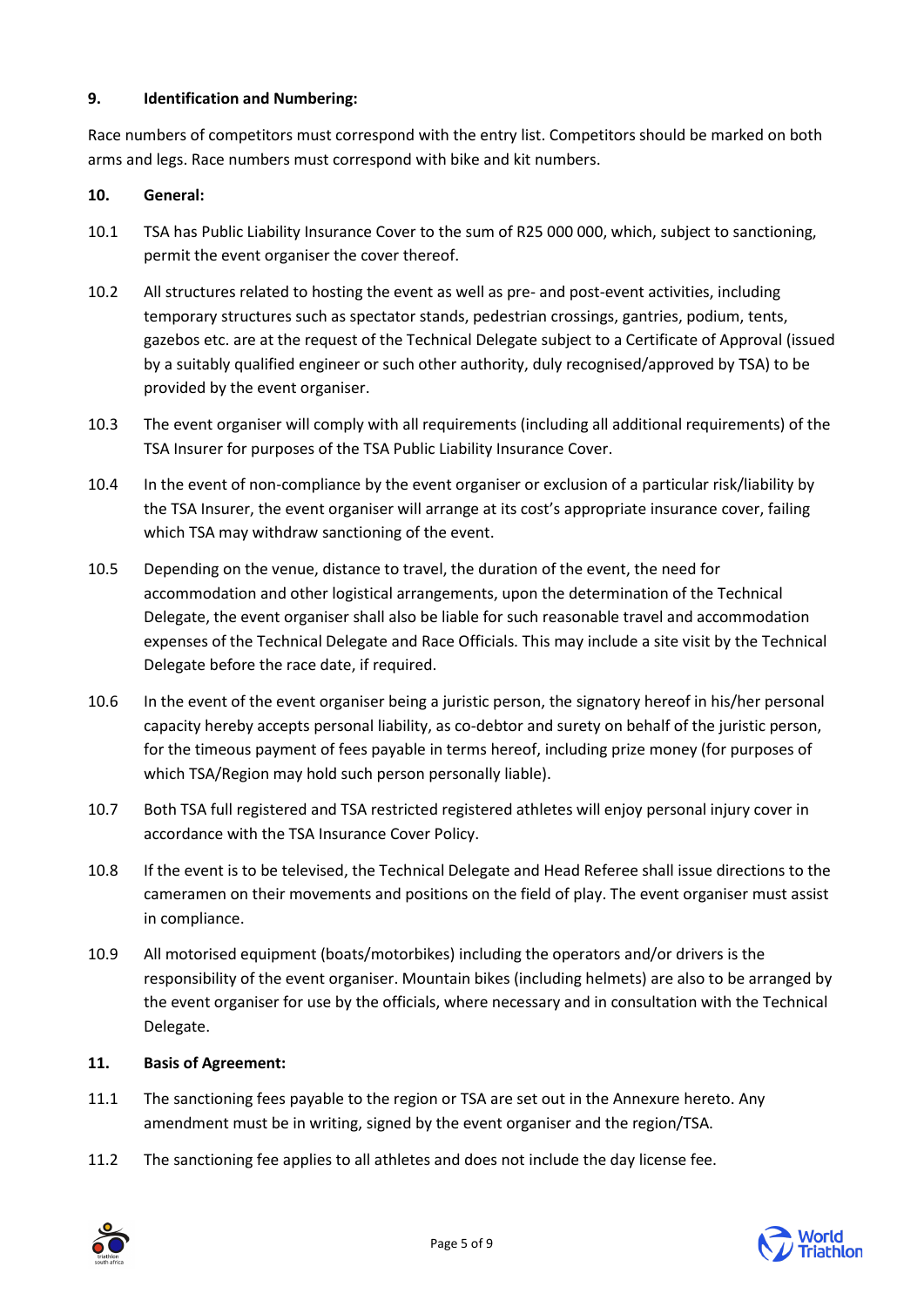- 11.3 All fees are payable to the region or TSA within 7 days after the event, unless otherwise agreed. Fees are payable for all entered paid up participants and not for finishers only.
- 11.4 The event organiser will be permitted and must use the regional and TSA logo on all event documentation. (Refer Para 4 Entry form)
- 11.5 A sanctioned event will be included in the race calendar of events published by TSA.
- 11.6 The event organiser must comply with the requirements of the Safety at Events Act of 2010. The TSA/Regional appointed Technical Delegate may at any time verify compliance.
- 11.7 The event organiser shall provide the Region and TSA with an entry list, race report and a copy of a full set of results within 3 days of the event.
- 11.8 An event organiser that intends hosting an event may request TSA (in accordance with the TSA time frames for the various Levels of events), to provisionally reserve a date on the TSA calendar. Such date reservation will lapse if the event organiser does not submit this sanctioning application to TSA within 6 weeks of the date of reservation. For events that will take place within 5 months, a date reservation of 3 weeks will be granted.
- 11.9 Despite sanctioning, the Technical Delegate (and/or TSA) reserve the right to withdraw such sanctioning if the event organiser does not comply with the requirements listed herein, including compliance with the TSA Competition/Race Rules or any other event specific ruling of the Technical Delegate.
- 11.10 No event organiser may launch an event in the media or on the internet unless sanctioning, provisional or otherwise, has been obtained.

# **12. Race Officials/Technical Delegate/Technical Officials:**

- 12.1 The Region/TSA shall appoint a Head Referee and other Technical Officials as required for the event.
- 12.2 The Technical Delegate will conduct a race briefing prior to the event and notify athletes of any special rules and/or clarify to the organiser/race director and athletes any rule queries.
- 12.3 The Head Referee will liaise throughout the race with the segment supervisors.
- 12.4 The Head Referee shall have day jurisdiction over the organiser, race director as well as all other officials and marshals on race day.
- 12.5 Technical Officials will not act as marshals, nor regulate traffic.
- 12.6 An athlete shall always have the right to lodge a protest/appeal against any ruling or condition. The Technical Delegate shall constitute a Competition Jury, consisting of the Technical Delegate, the event organiser (provided the event organiser is an accredited ITU Event Organiser, if not, a race referee not in involved nor implicated in the protest/appeal) and one representative of TSA/Region. The TSA Protest and Appeal process and procedure shall apply. No event organiser, race director or alike may rule on any race rule transgressions, protest, or other race specific complaint.



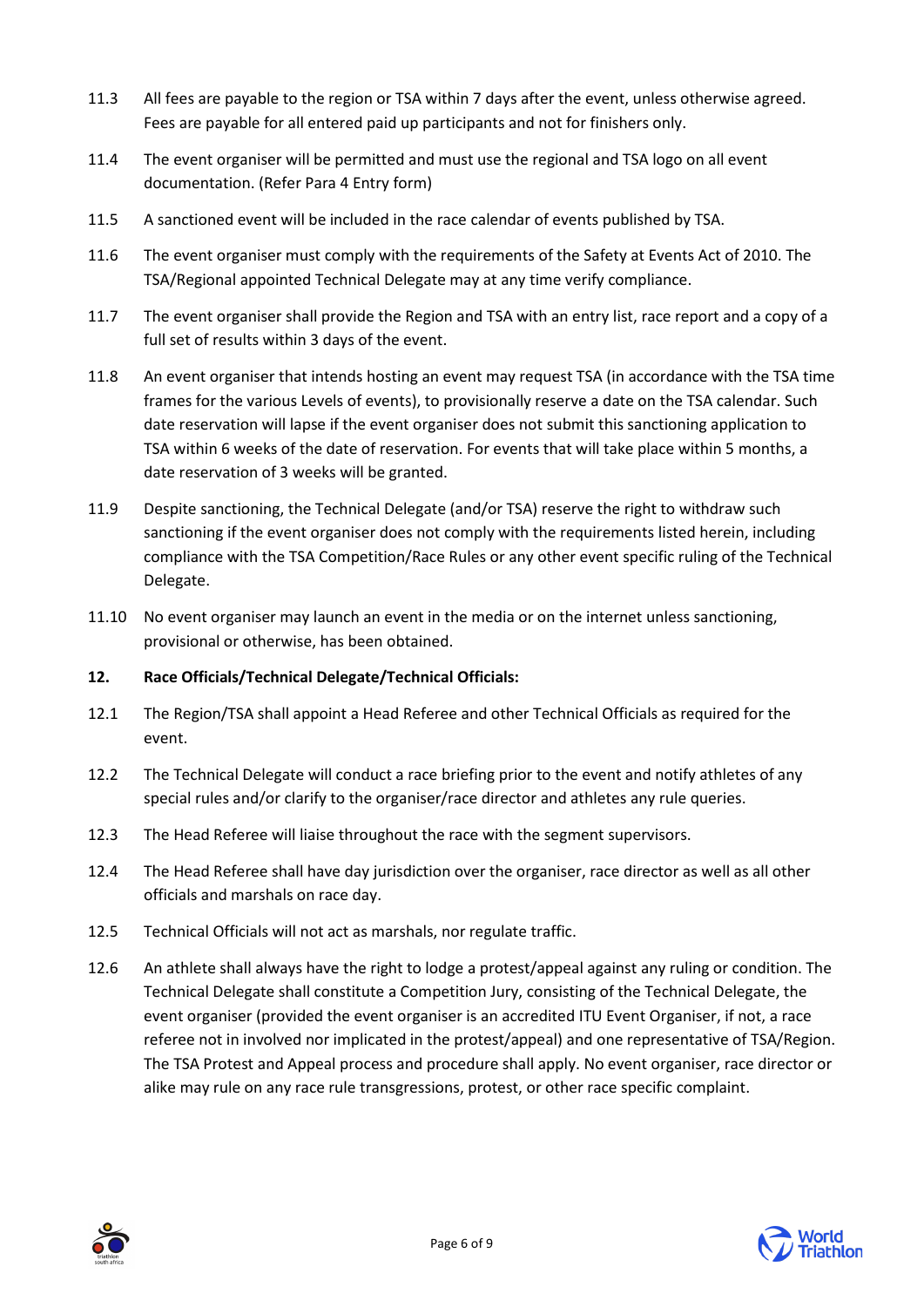# **Note: Without the following, final sanctioning cannot be considered.**

The following must be submitted to TSA within 6 weeks of provisional sanctioning, or at the request of the Technical Delegate, whichever is soonest, but must be prior to event launching, advertising, and marketing:

- Water quality certificate (compulsory minimum test requirements): Fresh water: enterococci, E-Coli and Bilharzia. Ocean: faecal coliform and enterococci. Ocean: certificate indicating shark prevention measures are required. A second certificate must be submitted two weeks prior to the event.
- Draft entry form, posters, information flyers and event program. (to include the TSA logo) If electronic the detail that will be published
- Final signed and approved medical plan (to include life savers, ambulance, medics, and evacuation route).
- Final route maps (show direction for swim, bike and run) in accordance with the directions of the Technical Delegate and approved by the Traffic department.
- Final transition layout map (show flow of competitors).
- Registration, race briefing, finish area, spectator, and parking management plans.
- Signed approval certificates from the Local Authority, Traffic Department, and venue authority.
- Name of the public announcer and name of television production house (if applicable).
- Final program for the day (times of race briefings, Technical Official meetings, marshals' briefings, race waves, award ceremonies, prize giving).
- Breakdown of prize money.
- Awards ceremony plan (if applicable).
- Particulars of the appointed Safety and Security Officer.
- SAPS Risk Categorisation Section 6.
- Risk assessment for the event including for each discipline.

#### **Event Organiser**

| Signature: | Date: |
|------------|-------|
|            |       |
|            |       |
|            |       |

# **TSA/Province**

*Sanction Granted subject to:*

- 1.
- 2.
- 3.

| Signature: | Date: |
|------------|-------|
|            |       |
|            |       |
|            |       |
|            |       |
|            |       |

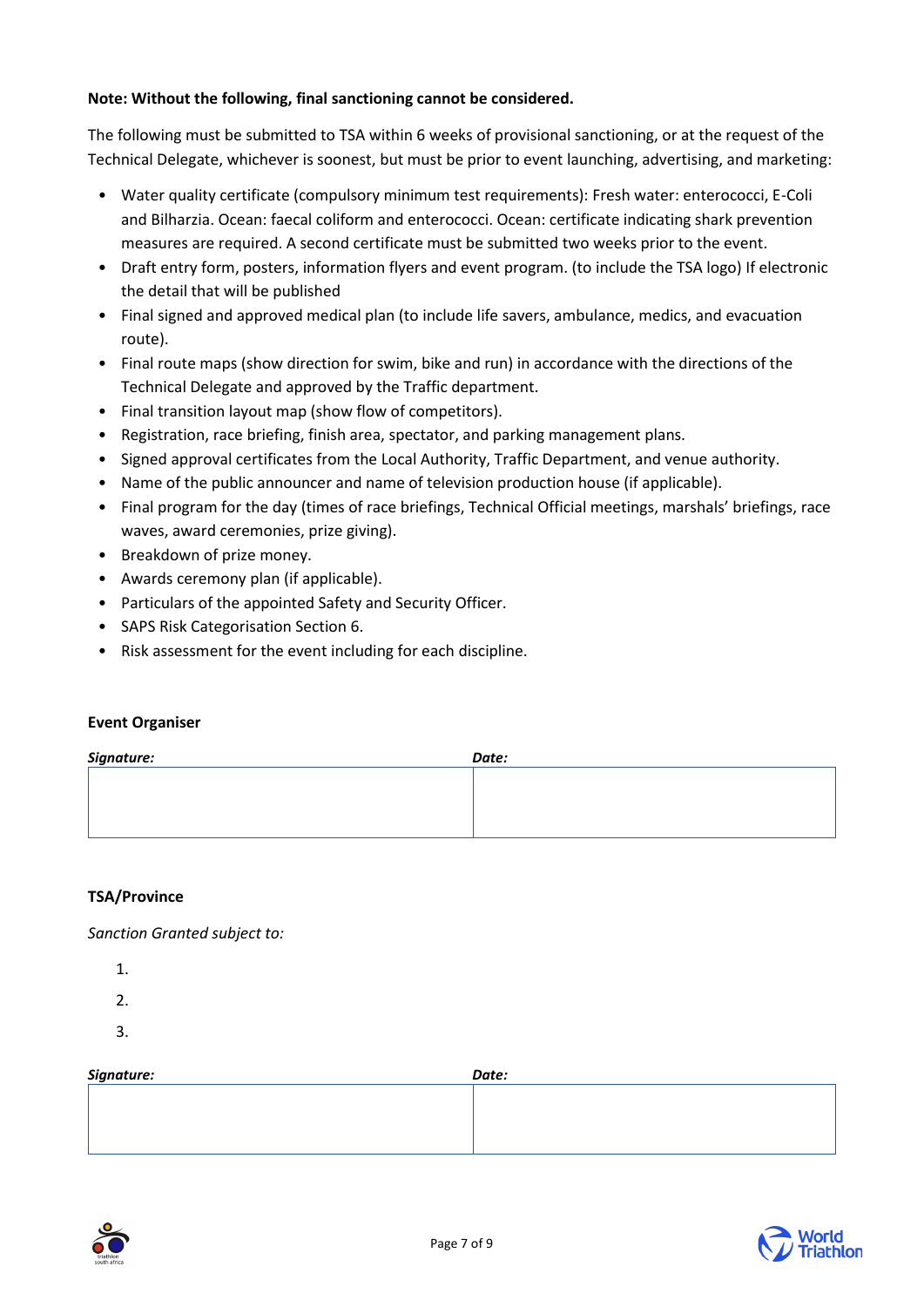#### **Annexure:**

- Level 1: Development, club and other events advertised and hosted to attract local/regional participation including regional championships (Event sanctioned by region).
- Level 2: Several events with same look and feel across the country at Standard distance and longer and or events with more than 600 entries or more than R50 000 in total prize money.
- Level 3: International licensed events.
- Level 4: Series events: Several events hosted at various venues in South Africa with the same look and feel, primarily focused on mass participation and development. Event duration: half day to conclude by lunchtime (No longer than Sprint distance).
- Level 5: National Championships, ITU/ATU events and other international events for which TSA is responsible.

| <b>SANCTIONING FEE</b> |                                                                             |          |                    |  |
|------------------------|-----------------------------------------------------------------------------|----------|--------------------|--|
|                        | Less than Standard                                                          | Standard | More than Standard |  |
| Level 1                | Hosting province to determine fee, however must be less than Level 2 tariff |          |                    |  |
| Level 2                | R35                                                                         | R85      | R95                |  |
| Level 3                | R60                                                                         | R95      | R <sub>120</sub>   |  |
| Level 4                | To be agreed with TSA based on Level 2 tariff                               |          |                    |  |
| Level 5                | N/A                                                                         |          |                    |  |

| <b>DAY LICENCE FEE</b> |                                                                                                                                                                                                                                                                                                                                                                                                                                                                                                                                                   |  |                    |
|------------------------|---------------------------------------------------------------------------------------------------------------------------------------------------------------------------------------------------------------------------------------------------------------------------------------------------------------------------------------------------------------------------------------------------------------------------------------------------------------------------------------------------------------------------------------------------|--|--------------------|
|                        | Less than Standard                                                                                                                                                                                                                                                                                                                                                                                                                                                                                                                                |  | More than Standard |
| Level $1 - 4$          | $R35*$                                                                                                                                                                                                                                                                                                                                                                                                                                                                                                                                            |  | R120*              |
| Notes:                 | 1. Level 2, 3 and 4 events to be sanctioned by TSA. Level 1 by the region<br>where event is being held.<br>2. Athletes participating in the age category $8 - 11$ , as part of other races on<br>the day, is exempted from the payment of sanctioning and day license<br>fees.<br>3. Collection of Day licenses Inclusive of R12 / R25 collecting fee to<br><b>Event Organiser</b><br>4. The fee tariff is "per paid up athlete entered" and NOT per athlete<br>finishing.<br>5. Team entry = athlete entry. E.g. 3 team members 3 x Day license. |  |                    |